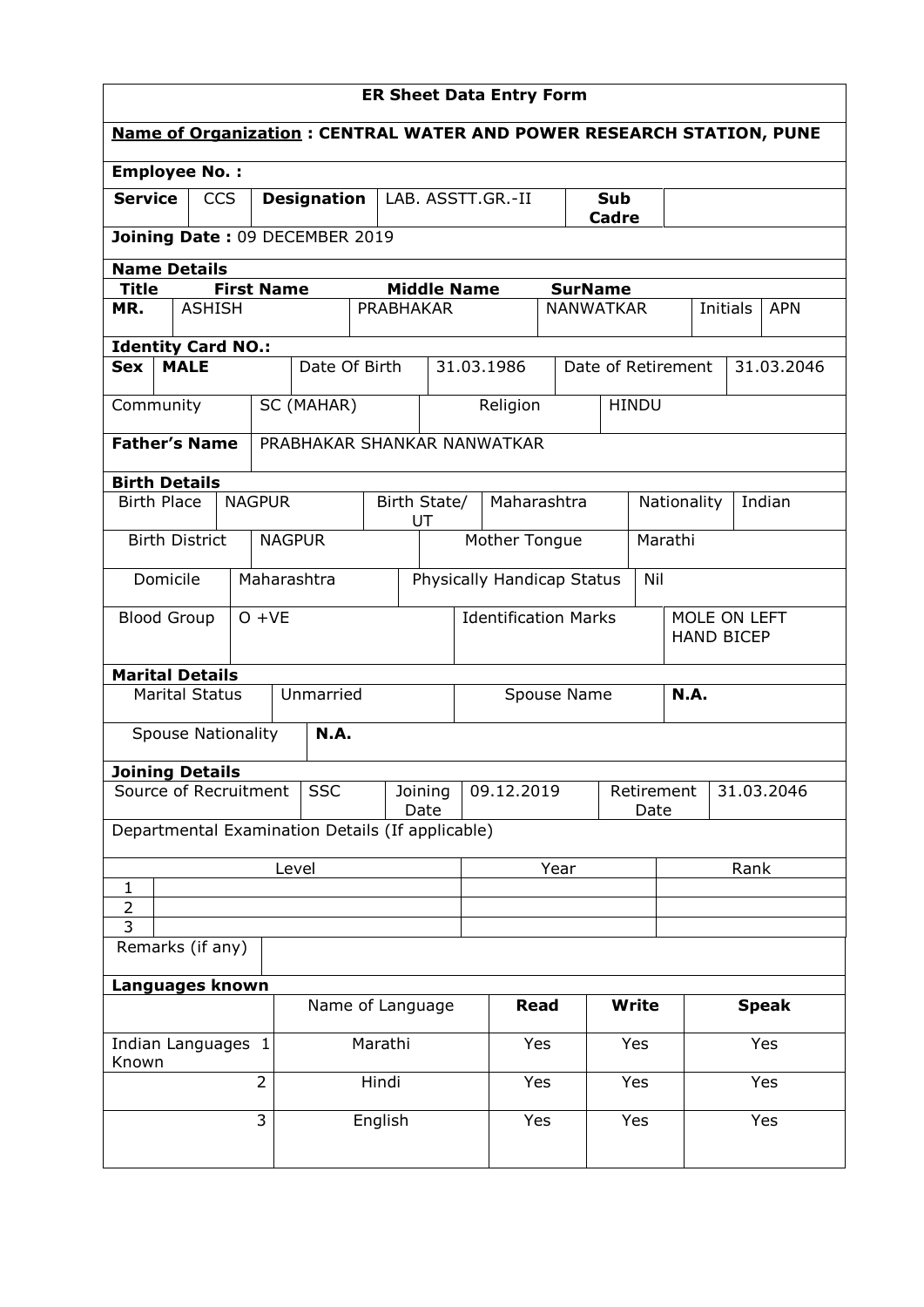| Foreign Languages<br>Known 1 | $- - -$ |  |  |
|------------------------------|---------|--|--|
|                              |         |  |  |
|                              | $- - -$ |  |  |
|                              |         |  |  |
|                              | $- - -$ |  |  |
|                              |         |  |  |

## Details of deputation (if applicable)

| Name of the Office | Post held at that<br>time in parent office | Name of post<br>selected for<br>deputation | Period of deputation |      |  |  |
|--------------------|--------------------------------------------|--------------------------------------------|----------------------|------|--|--|
|                    |                                            |                                            | Since                | From |  |  |
|                    |                                            |                                            |                      |      |  |  |

## Details of Foreign Visit

| SI. | Place of Visit | Date of | Post held at | Whether it     | Details of visit |
|-----|----------------|---------|--------------|----------------|------------------|
| No. |                | visit   | that time    | is a           |                  |
|     |                |         |              | personal or    |                  |
|     |                |         |              | official visit |                  |
|     |                |         |              |                |                  |
|     |                |         |              |                |                  |
|     |                |         |              |                |                  |

## Transfer/Posting Detail (if applicable)

| Place                 |                | Period of posting          |                   |                   |                  |                                                                                                                                      |  |                     |  |  |  |
|-----------------------|----------------|----------------------------|-------------------|-------------------|------------------|--------------------------------------------------------------------------------------------------------------------------------------|--|---------------------|--|--|--|
|                       | Since          |                            |                   |                   | From             |                                                                                                                                      |  |                     |  |  |  |
|                       |                |                            |                   |                   |                  |                                                                                                                                      |  |                     |  |  |  |
|                       |                |                            |                   |                   |                  |                                                                                                                                      |  |                     |  |  |  |
|                       |                |                            |                   |                   |                  |                                                                                                                                      |  |                     |  |  |  |
|                       |                |                            |                   |                   |                  |                                                                                                                                      |  |                     |  |  |  |
|                       |                |                            |                   |                   |                  |                                                                                                                                      |  |                     |  |  |  |
|                       |                |                            |                   |                   |                  |                                                                                                                                      |  |                     |  |  |  |
|                       |                |                            |                   |                   |                  |                                                                                                                                      |  |                     |  |  |  |
| Qualification         |                |                            |                   | <b>Discipline</b> |                  | Qualification (Use extra photocopy sheets for multi qualifications, experience, training, awards details)<br><b>Specialization 1</b> |  |                     |  |  |  |
| 1. B.Sc.              |                |                            |                   | <b>SCIENCE</b>    |                  |                                                                                                                                      |  | PHYSICS, CHEMISTRY, |  |  |  |
| 2. M.SC               | <b>SCIENCE</b> |                            |                   |                   | <b>MATHS</b>     |                                                                                                                                      |  |                     |  |  |  |
|                       |                |                            |                   | <b>PHYSICS</b>    |                  |                                                                                                                                      |  |                     |  |  |  |
| Year                  |                | Division<br>CGPA / % Marks |                   |                   | Specialization 2 |                                                                                                                                      |  |                     |  |  |  |
| 1. 2008               |                | <b>PASS CLASS</b>          |                   |                   | 44.07            |                                                                                                                                      |  |                     |  |  |  |
| 2. 2010               |                | <b>FIRST CLASS</b>         |                   |                   | 60.40            |                                                                                                                                      |  |                     |  |  |  |
|                       |                |                            |                   |                   |                  |                                                                                                                                      |  |                     |  |  |  |
| Institution           |                |                            | University        | Place             |                  |                                                                                                                                      |  | Country             |  |  |  |
| 1. DR. AMBEDKAR       |                |                            |                   |                   |                  |                                                                                                                                      |  |                     |  |  |  |
| <b>COLLEGE</b>        |                |                            | NAGPUR UNIVERSITY |                   |                  | <b>NAGPUR</b>                                                                                                                        |  |                     |  |  |  |
| <b>DEEKSHA</b>        |                |                            |                   |                   |                  |                                                                                                                                      |  |                     |  |  |  |
| <b>BHOOMI NAGPUR.</b> |                |                            |                   |                   |                  |                                                                                                                                      |  | India               |  |  |  |
| 2. INSTITUTE OF       |                |                            |                   |                   |                  |                                                                                                                                      |  |                     |  |  |  |
| <b>SCIENCE NAGPUR</b> |                |                            |                   |                   |                  |                                                                                                                                      |  |                     |  |  |  |
| <b>UNIVERSITY</b>     |                |                            |                   |                   |                  |                                                                                                                                      |  |                     |  |  |  |
| <b>Experience</b>     |                |                            |                   |                   |                  |                                                                                                                                      |  |                     |  |  |  |
| Type of Posting       |                |                            | <b>TEMPORARY</b>  |                   |                  |                                                                                                                                      |  |                     |  |  |  |
|                       |                |                            |                   |                   |                  |                                                                                                                                      |  |                     |  |  |  |